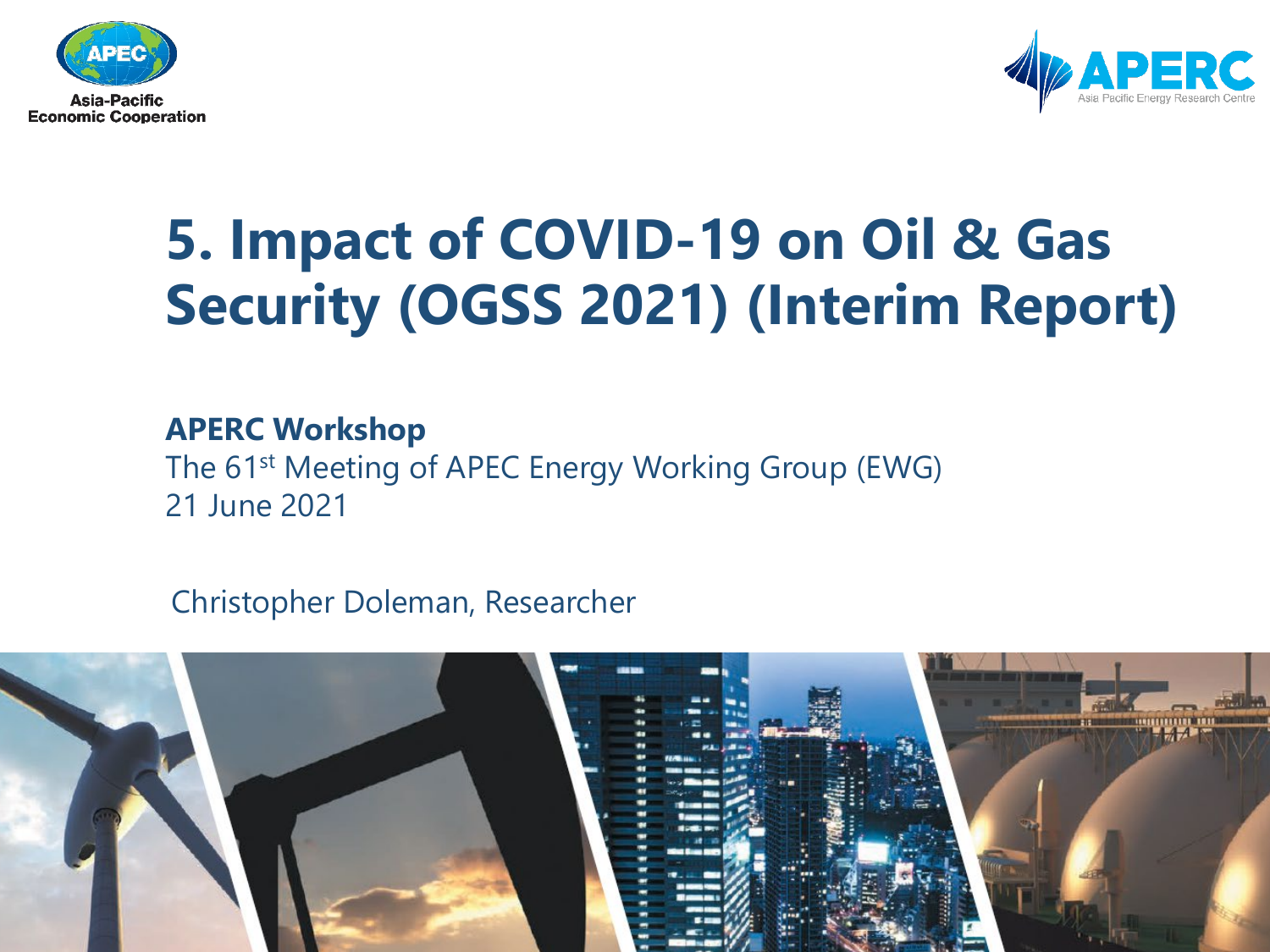#### **Background: OGSS**

- OGSS
	- One of the three overarching pillars of OGSI
	- **APERC has published 17 OGSS reports since 2015**
- Purpose of today's discussion
	- Share the key findings of the interim report

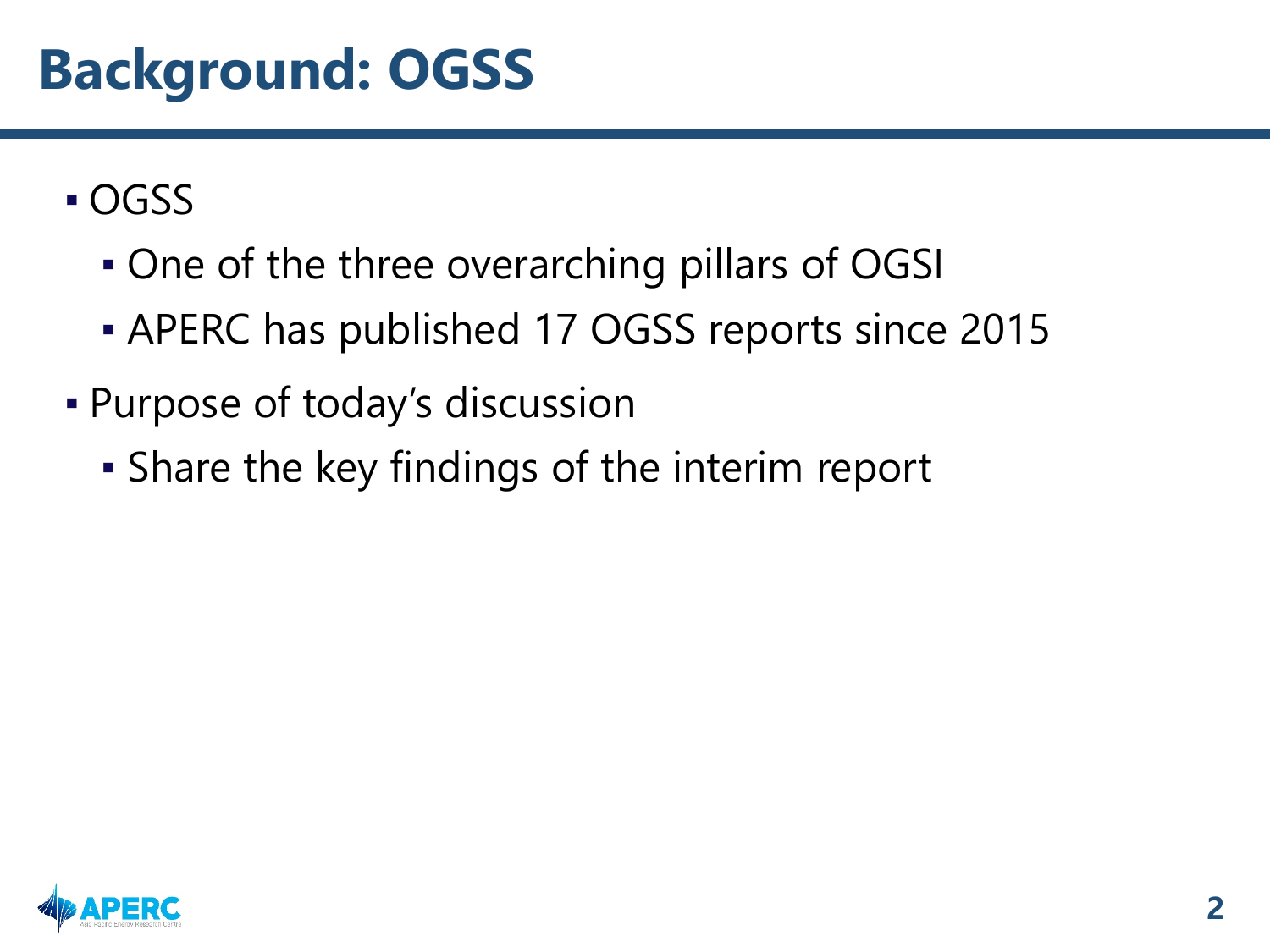### **Key Findings: Oil Demand**

#### **Monthly oil consumption in 2020 compared same month in 2019**



Source: EGEDA (2021)

**APEC oil demand is recovering, reverting close to pre-pandemic levels, but it varies throughout economies and across product types.**

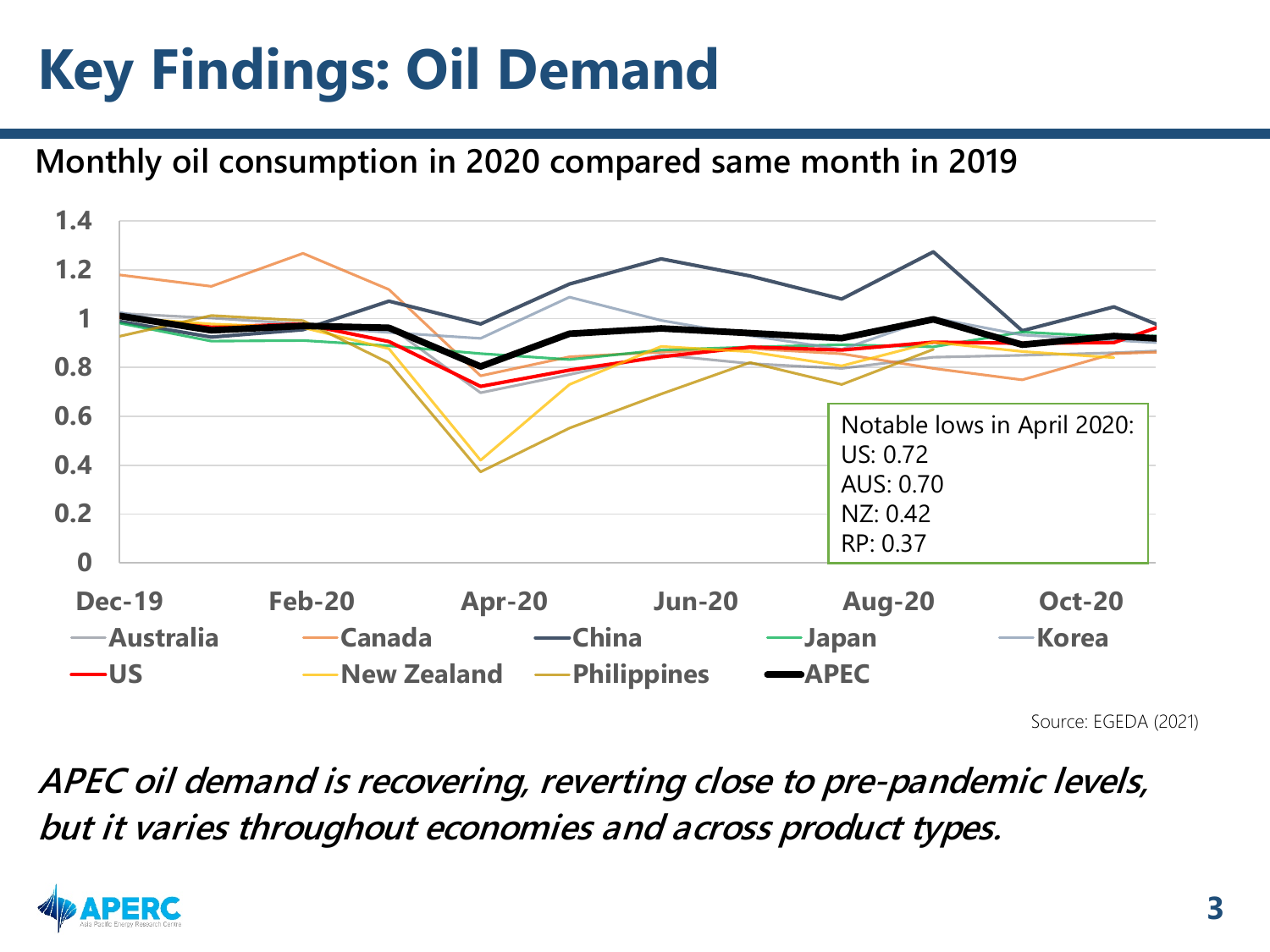### **Key Findings: Oil Prices**

**Daily Brent, WTI Spot Prices from January 2019 to June 2021**



Source: EIA (2021)

**Oversupply from the demand drop and volume war led to a significant inventory glut and a precipitous price collapse, but curtailment amongst global producers has helped reduce inventories and buoy prices to pre-pandemic levels.**

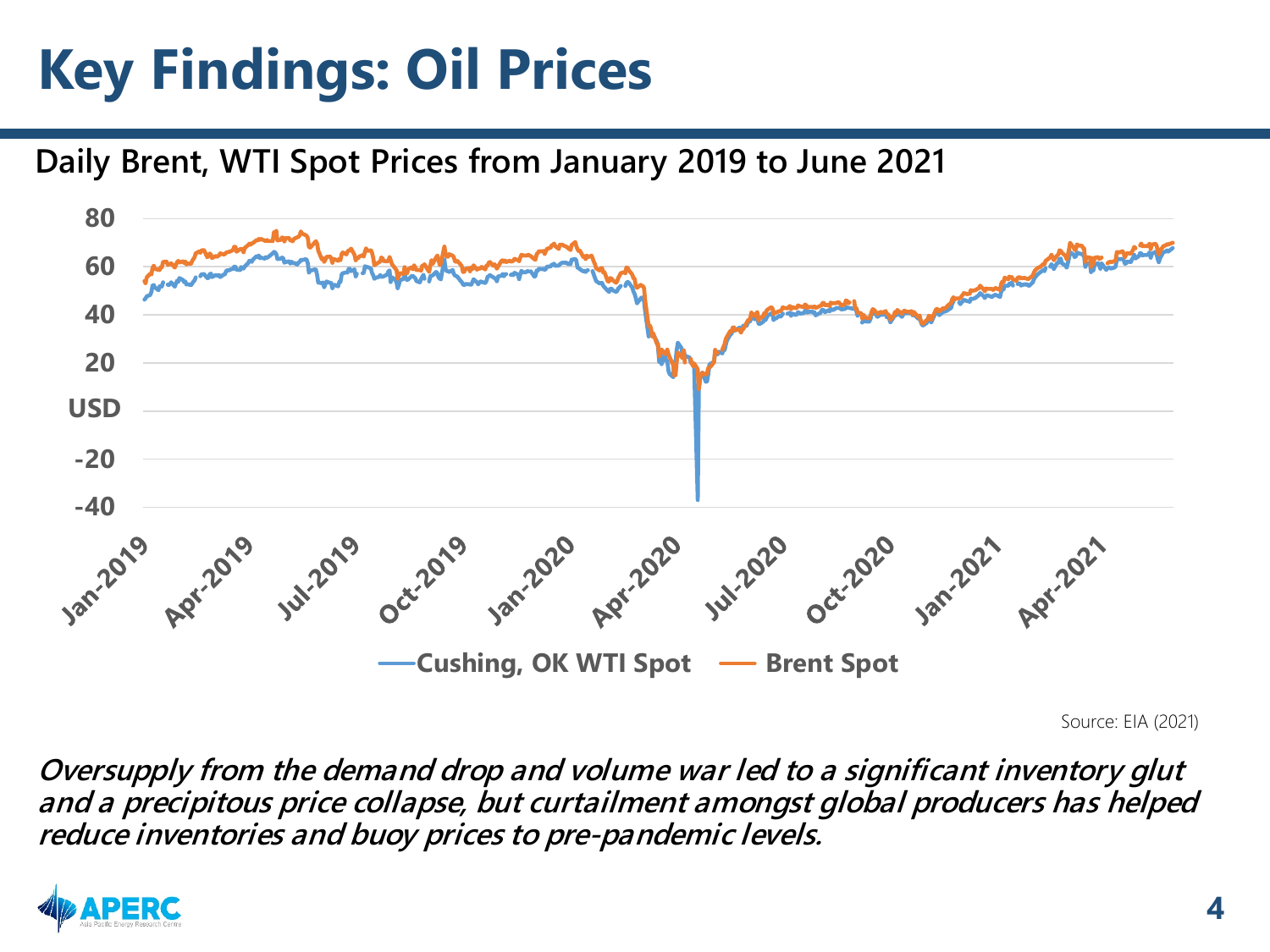# **Key findings: Oil Supply**

#### **Monthly Crude Oil Production in APEC, 2019 to 2020**



Source: Economy statistics, JODI (2021), EIA (2021), APERC estimations

**APEC oil production fell following Russia's OPEC+ curtailment and market-driven reductions in the US and Canada. Production from China and most other APEC NOCproducing economies remains resilient.**

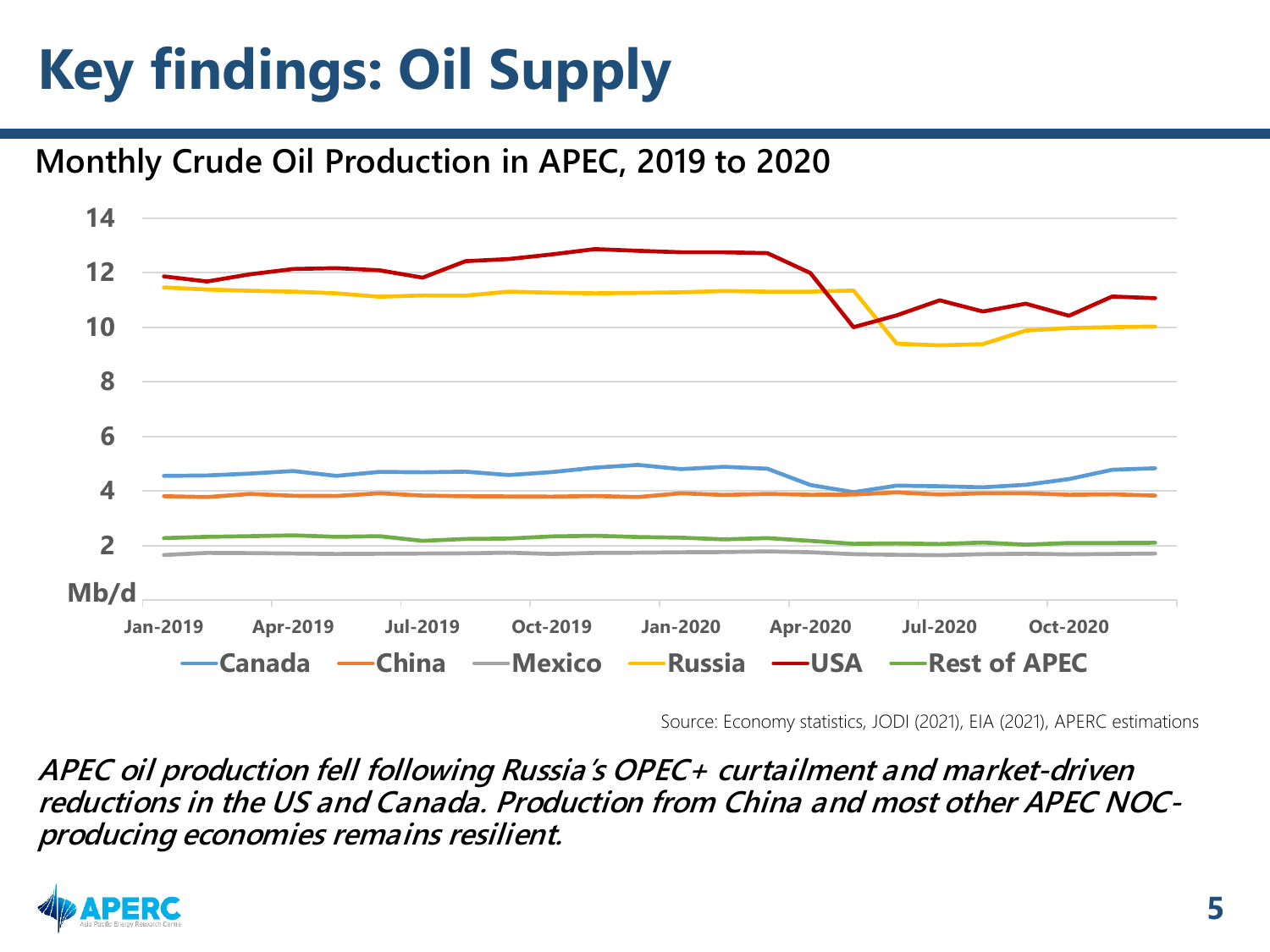# **Key Findings: Constraints on Supply**

#### **Share of Capital Spending on Low-Carbon Energy and Carbon Abatement**



Source: Company Reports, APERC Analysis

**Several factors may prevent production from rebounding as quickly as demand, including OPEC+ production constraints, trade sanctions, the rising cost of capital for growing oil and gas production capacity, and the success of the ESG movement in altering the business model of energy companies.**

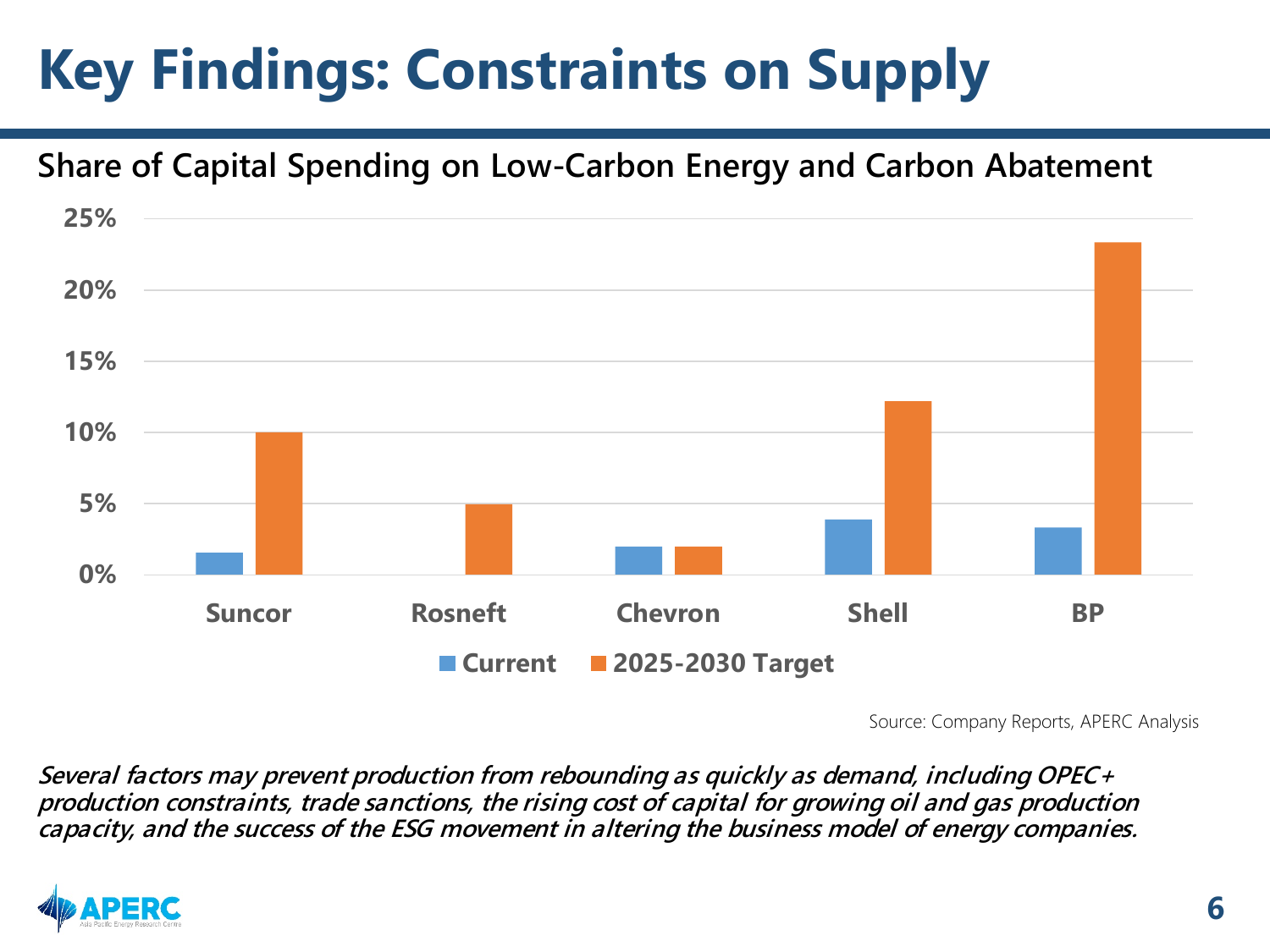#### **Key Findings: Disruption Potential**

#### **APEC Annual Oil Demand by Sub-Region**



Source: EGEDA (2021), APERC Analysis

**While APEC oil demand is on track to return to pre-pandemic levels and grow an additional 5% by 2025, constraints on global oil supply will increase the vulnerability of the region to potential oil price shocks.**

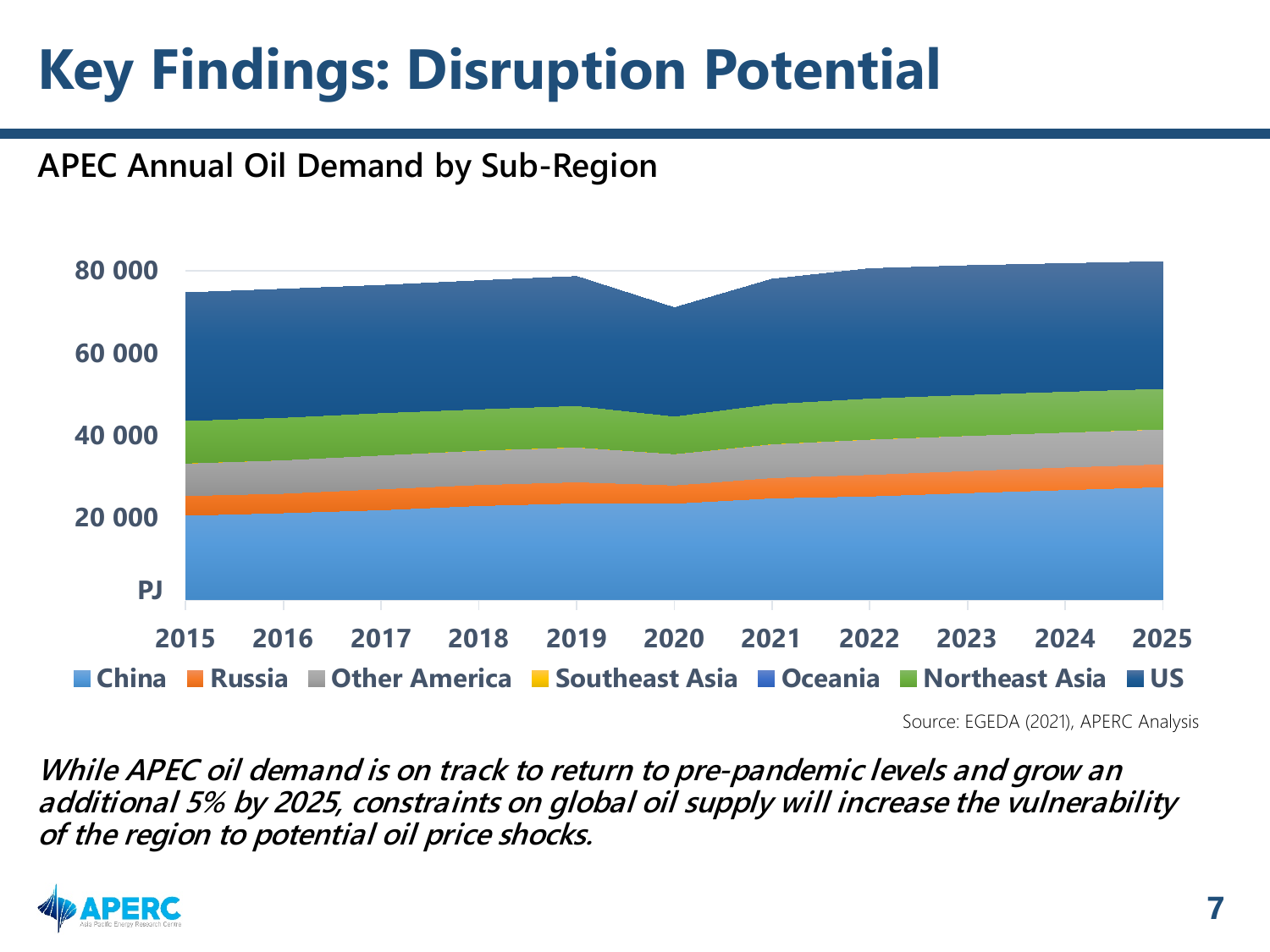### **Opportunities: Crude Oil and Product Storage**

#### **Crude and Oil product Stocks, Days of Net Imports**

| <b>Economy</b>        | <b>Crude Oil Inventories</b> | <b>Deficit to 90-day Threshold</b> |
|-----------------------|------------------------------|------------------------------------|
| <b>Australia</b>      | 68                           | 22                                 |
| <b>Chile</b>          | 25                           | 65                                 |
| <b>China</b>          | 106                          | $\theta$                           |
| Indonesia             | 19                           | 71                                 |
| <b>Japan</b>          | 191                          | $\theta$                           |
| <b>Korea</b>          | 187                          | $\mathbf 0$                        |
| <b>Malaysia</b>       | $\theta$                     | 90                                 |
| <b>New Zealand</b>    | 87                           | $\overline{3}$                     |
| <b>PNG</b>            | 21                           | 69                                 |
| <b>Peru</b>           | 30                           | 60                                 |
| <b>Philippines</b>    | 61                           | 29                                 |
| <b>Singapore</b>      | 25                           | 65                                 |
| <b>Chinese Taipei</b> | 90                           | $\theta$                           |
| <b>Thailand</b>       | 34                           | 56                                 |
| <b>United States</b>  | 3 4 5 4                      | $\theta$                           |
| <b>Viet Nam</b>       | 20                           | 70                                 |

Source: IEA (2021), Government Policy, Government Reports, Media Reports, APERC Analysis Source: Allens (2020); A{ERC Calculations

**Stocks grew significantly in 2020, and spare capacity in high consuming economies could help others comply with a 90-day coverage threshold. Significantly, China and Australia increased their strategic stocks in 2020 while oil prices were low.**

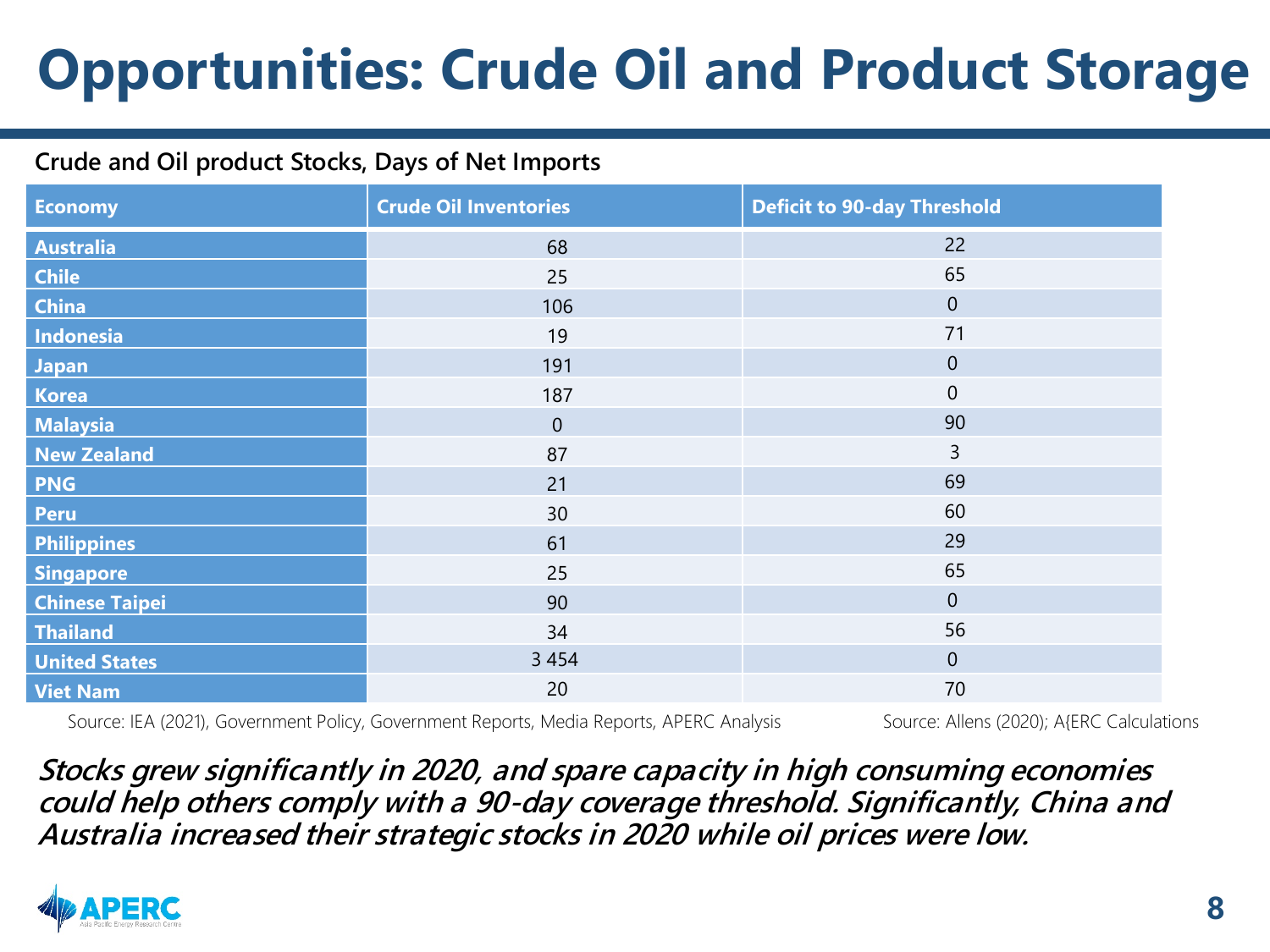### **Key Findings: Gas Demand**

**Changes in Quarterly natural gas demand in selected APEC economies, 2020 vs 2019 (bcm)**



*Source: APEC EGEDA Monthly data (2020), IEA Monthly Natural gas Statistics (2021), Secretaría de Energía (2021), Ministerio de Energía y Minas del Perú (2021).*

**APEC gas demand is resilient, as buoyant power and industrial activity offset buildings declines in producing economies, limiting declines to about 15 bcm, or 1.0% in 2020, its first annual decline since 2014.**

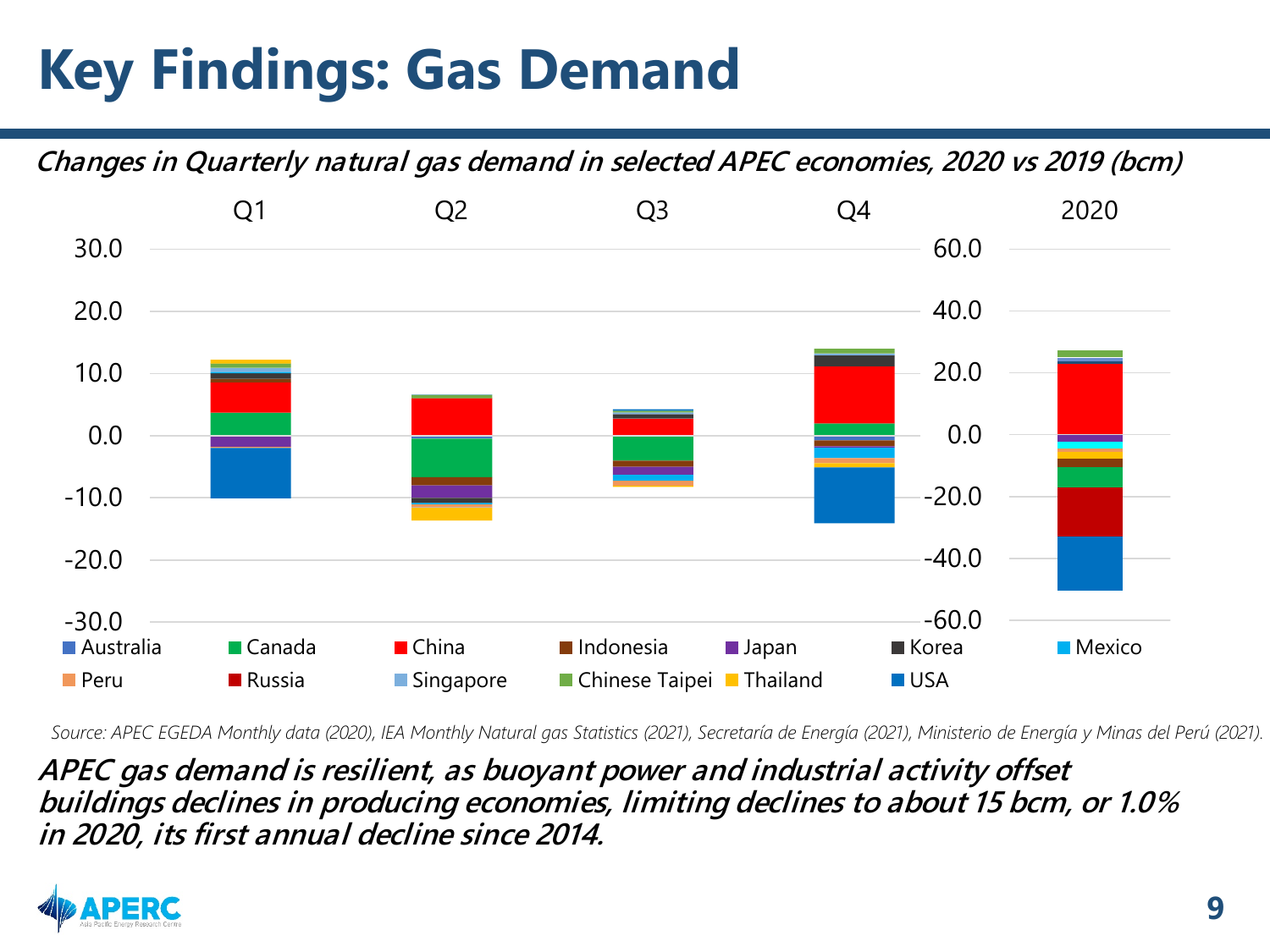### **Key Findings: Gas Supply**



*Sources: APEC EGEDA Monthly data (2021), IEA Monthly Natural gas Statistics (2021), CEDIGAZ (2021).* 

**Production declines surpassed consumption, driven mainly by reductions in pipeline exports.**

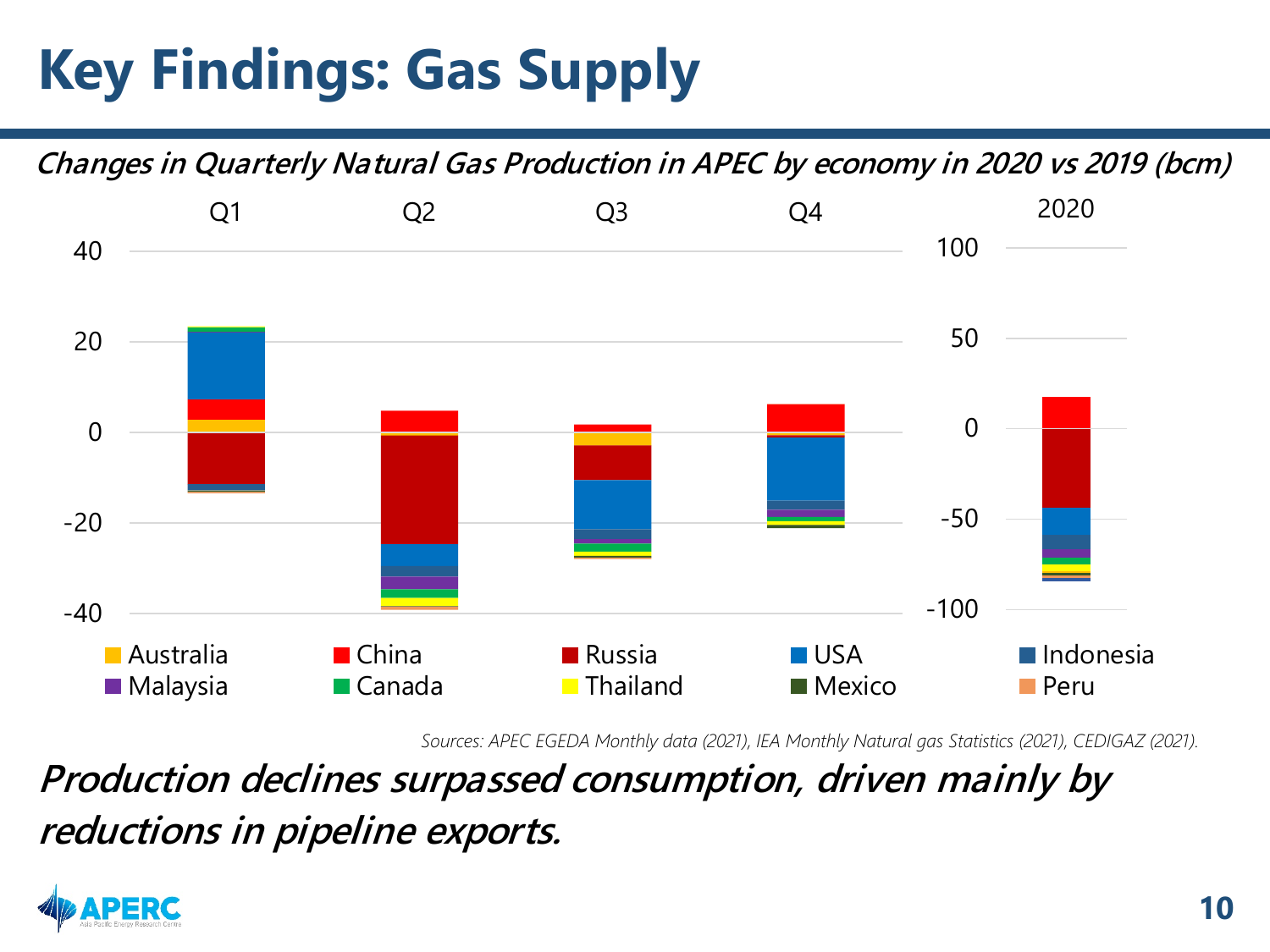#### **Key Findings: Gas Supply**

**Changes in Quarterly Natural Gas Production in APEC by economy in 2020 vs 2019 (bcm)**



*Sources: APEC EGEDA Monthly data (2021), IEA Monthly Natural gas Statistics (2021), CEDIGAZ (2021).* 

**APEC production declines were mostly localized in the US and Russia and is already rebounding and rising above pre-pandemic levels.**

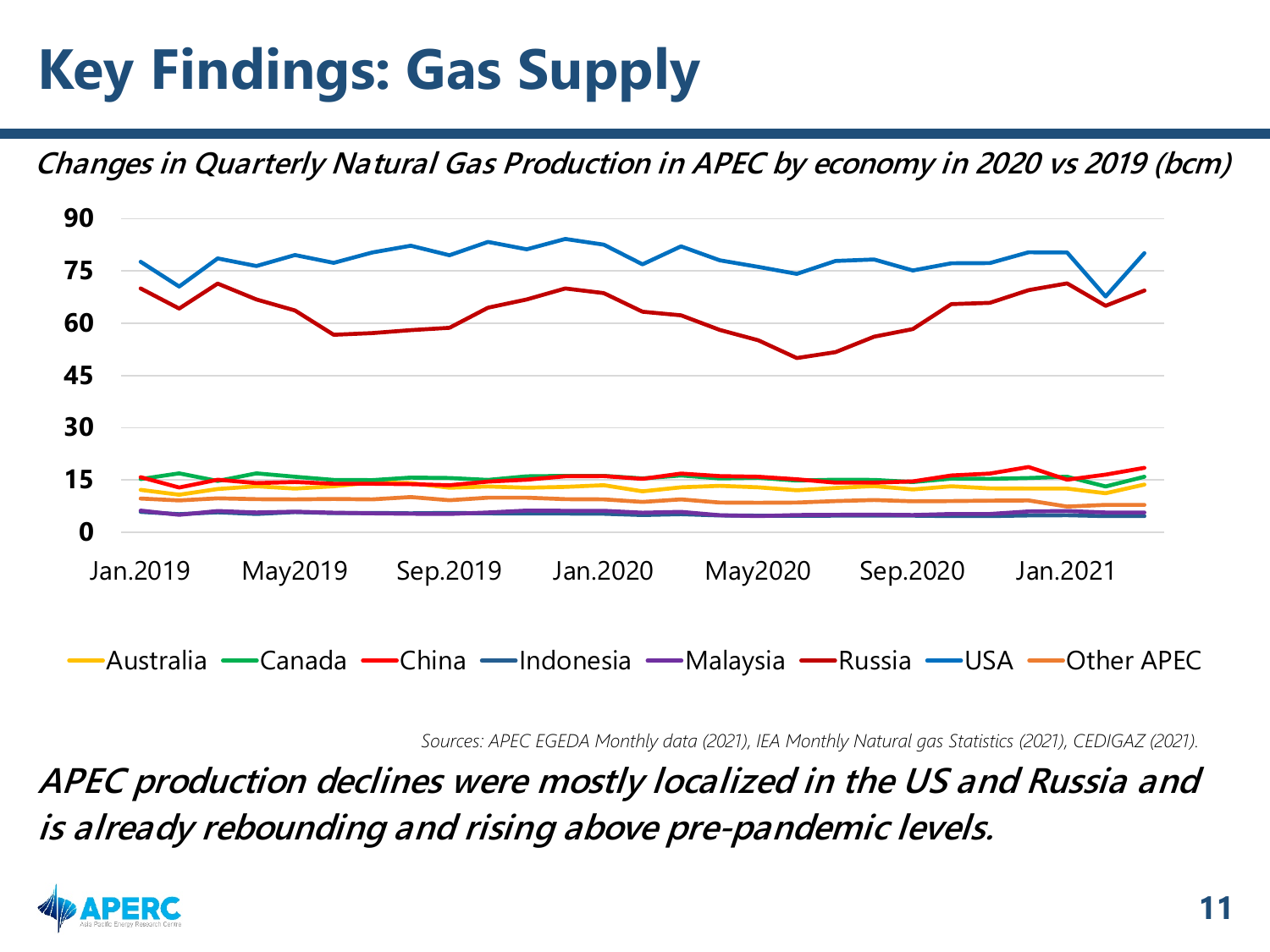### **Key Findings: LNG Exports**

**Changes in quarterly LNG Exports by APEC economy in 2020 vs 2019 (bcm)**



*Sources: APEC EGEDA Monthly data (2021), IEA Monthly Natural gas Statistics (2021), CEDIGAZ (2021).* 

#### **Despite a decline in total gas exports, APEC LNG exports grew.**

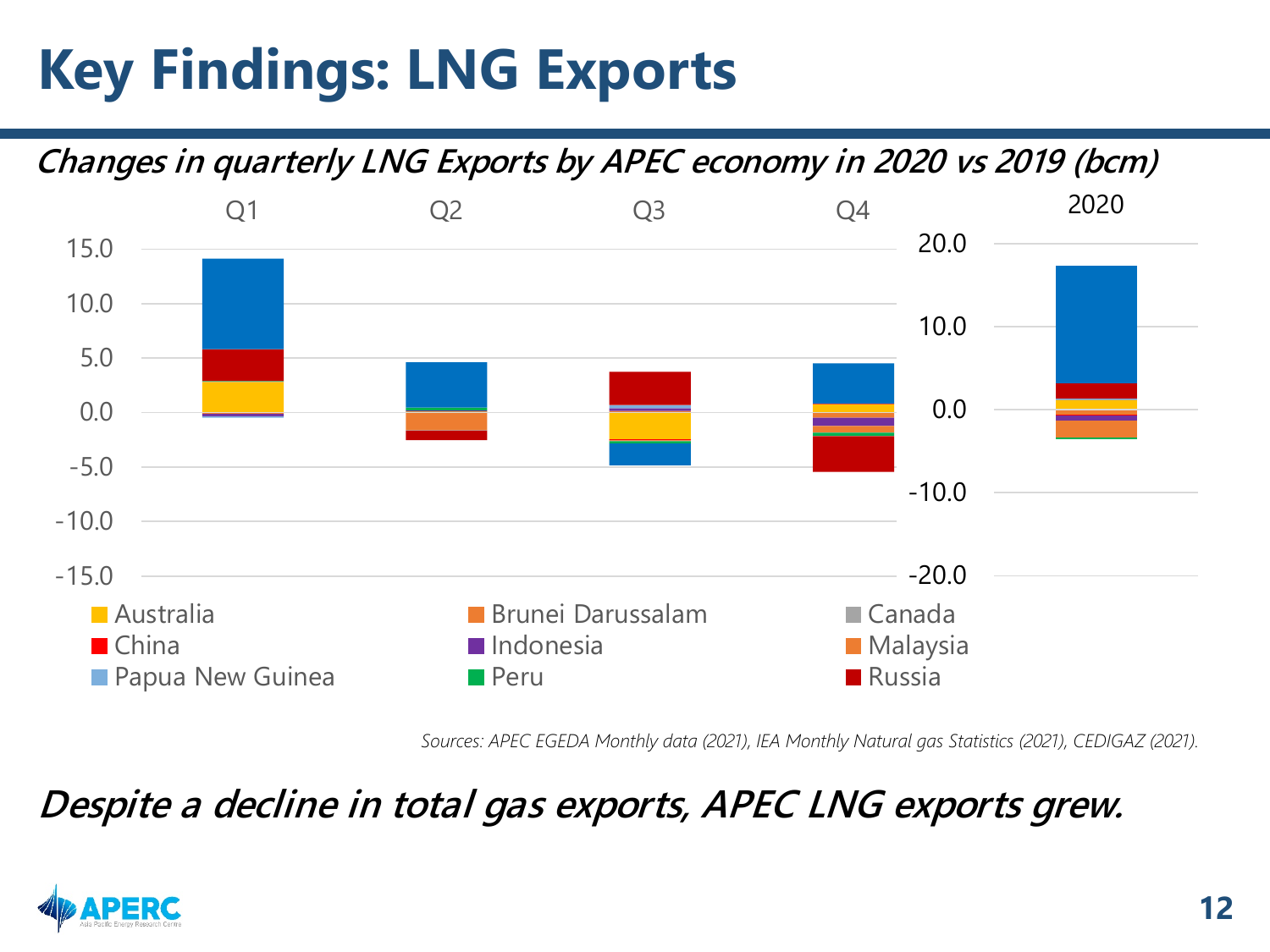### **Key Findings: LNG imports**

**Changes in quarterly LNG imports in APEC by economy in 2020 vs 2019 (bcm)** -8.0  $-4.0$ 0.0 4.0 8.0 Q1 Q2 Q3 Q4 Canada Chile China Indonesia ■ Japan Malaysia Malaysia Mexico ■ Singapore ■ Chinese Taipei ■ Thailand ■ USA -15.0 -10.0 -5.0 0.0 5.0 10.0 15.0 2020

*Sources: APEC EGEDA Monthly data (2021), IEA Monthly Natural gas Statistics (2021), CEDIGAZ (2021).* 

**Overall gas imports into APEC fell by 0.9%, with significant pipeline declines being offset by a 2% increase in LNG imports.**

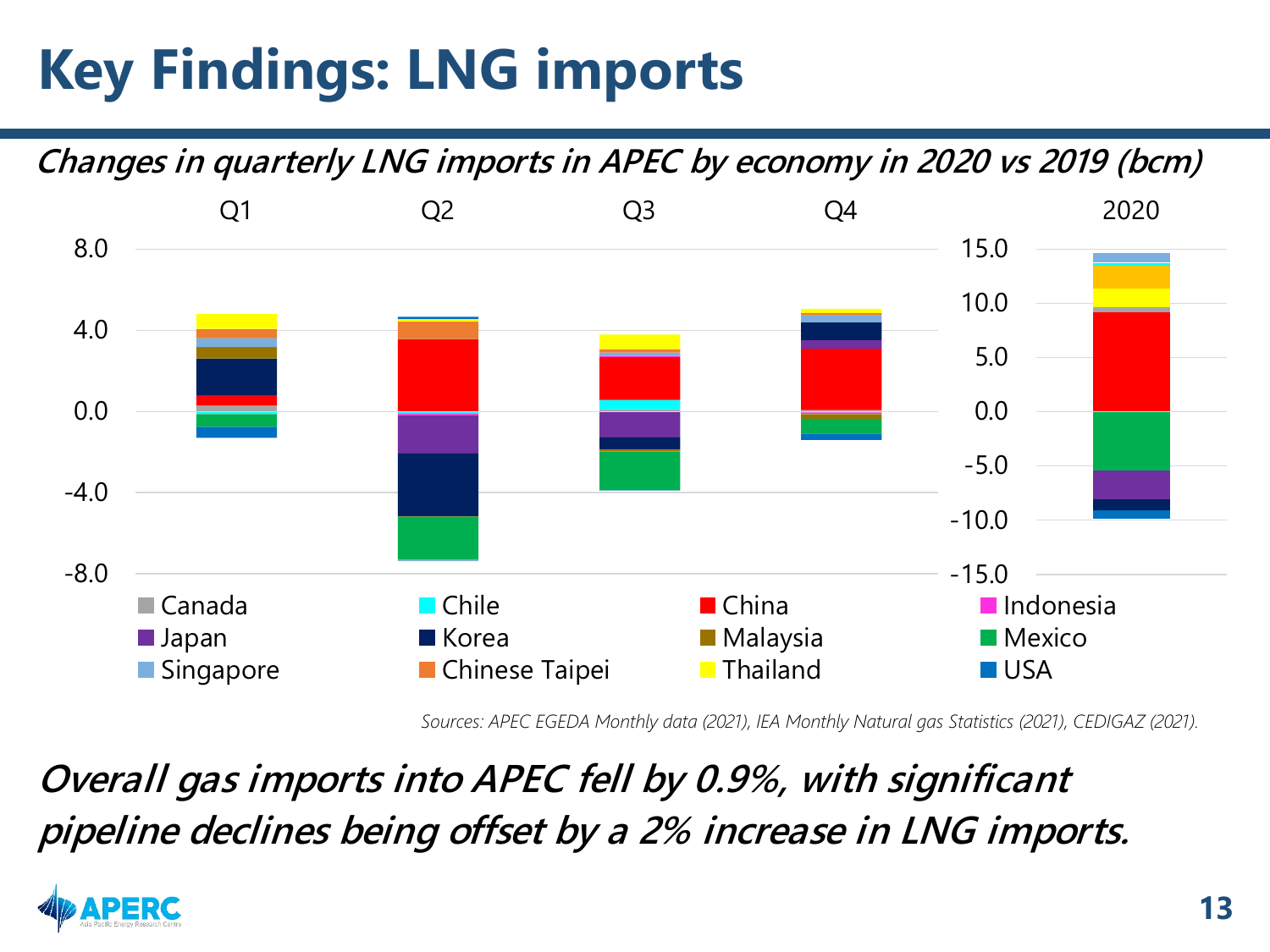#### **Risks and Opportunities: Gas Prices**

#### **Natural gas prices in January 2019 through January 2021 (USD/MMBtu)**



**The 2020-2021 LNG price spike illustrates that infrastructure constraints still pose a gas security risk to the APEC region.** Source: Ministry of Finance of Japan, Agency of Natural Resources of Energy of Japan, U.S. Energy Information Administration, Intercontinental Exchange, 2021.

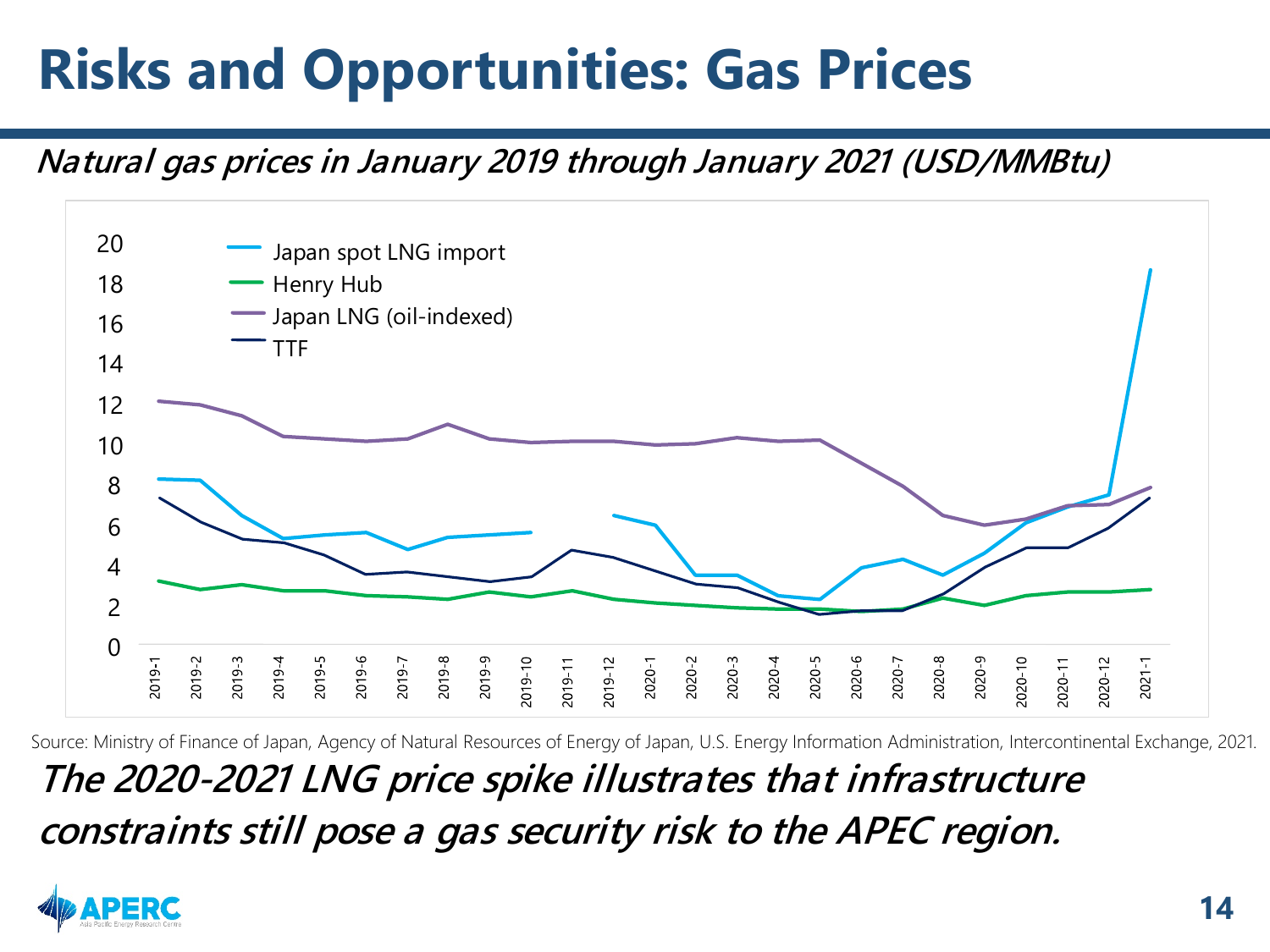#### **Risks and Opportunities: Gas Storage**

#### **Capacity Utilisation of APEC Asian LNG Importers**



Source: IGU, GIIGNL, APERC Analysis

**Some APEC LNG importers could help mitigate storage constraints by allowing LNG re-exports from their economies and enabling LNG reloading services at underutilized LNG regasification terminals.**

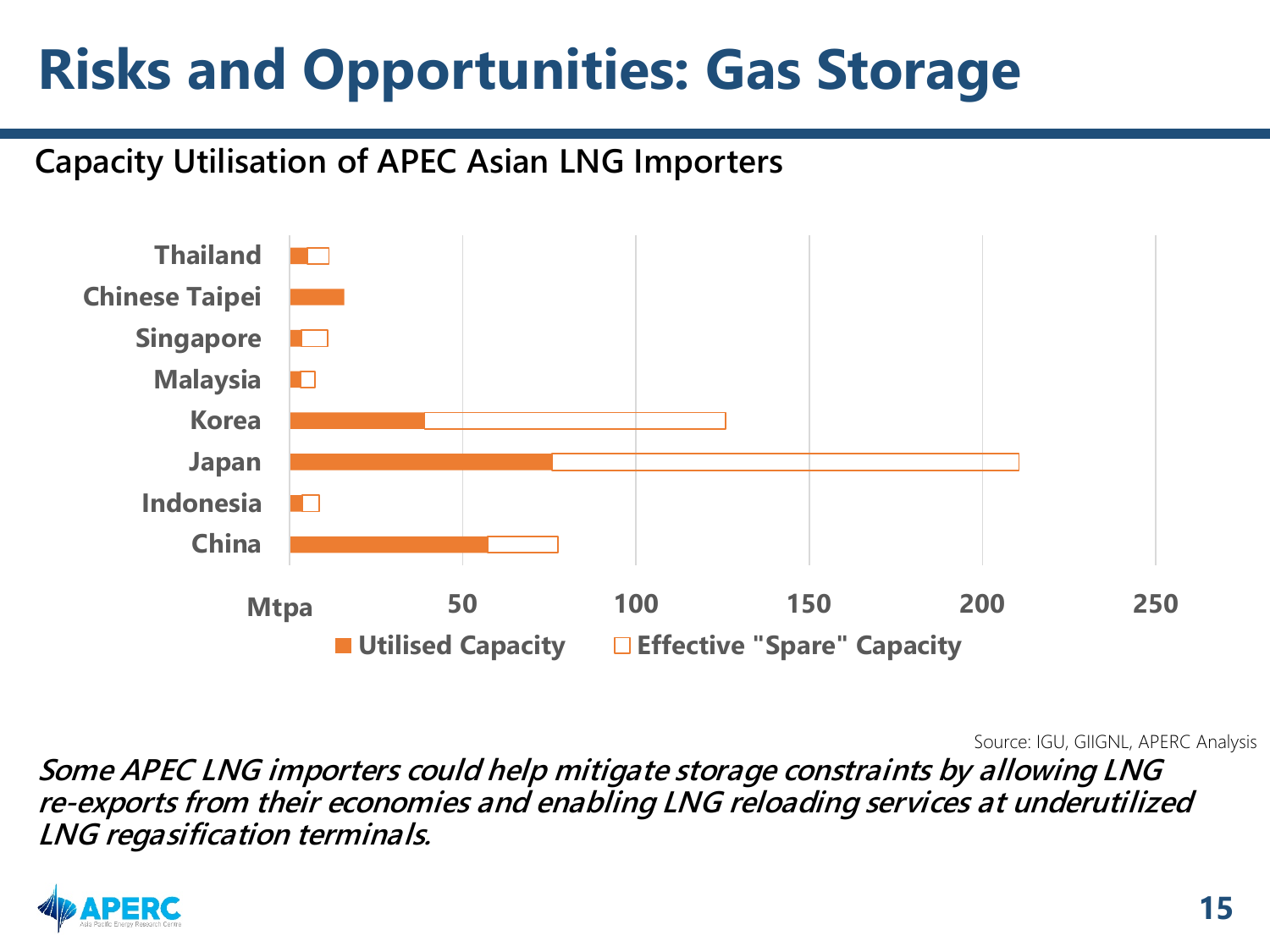# **Key Findings: Fiscal Recovery Packages**

**Announced fiscal spending on energy sector programs, in 2020 and 2021**



Source: Energy Policy Tracker (2021)

**Recovery packages could kickstart an energy transition in the 2020s by funding R&D, establishing new supply chains, and lowering the costs of key emerging low-carbon technologies.** 

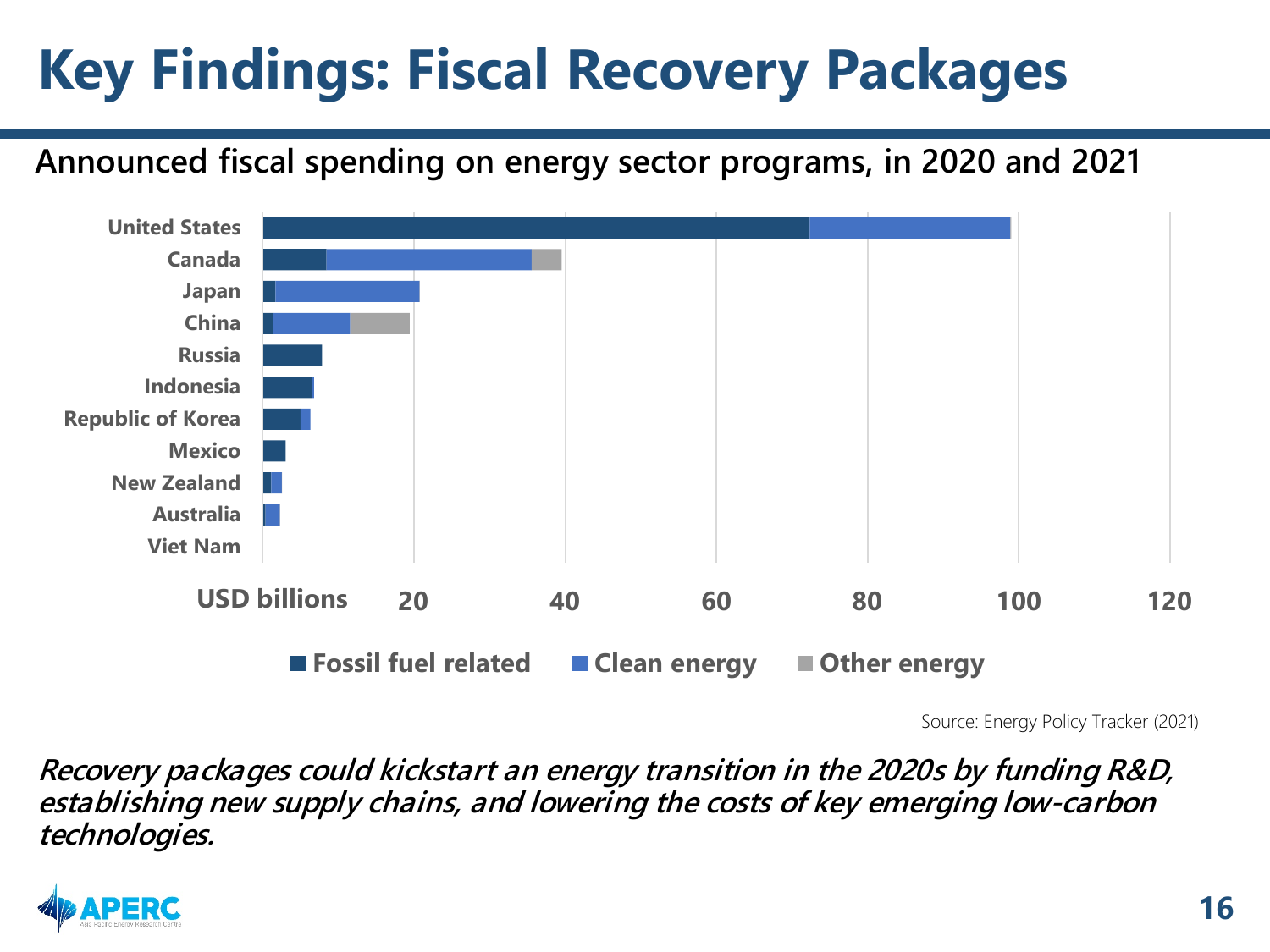# **Key Findings: Fiscal Recovery Packages**

#### **Announced fiscal spending on energy sector programs, in 2020 and 2021**



Source: Energy Policy Tracker (2021)

**Most fiscal spending is targeting energy consuming sectors. For example, while 5.4% of APEC's energy sector stimulus targets oil and gas suppliers, 33% is supporting the hard-hit airline sector.**